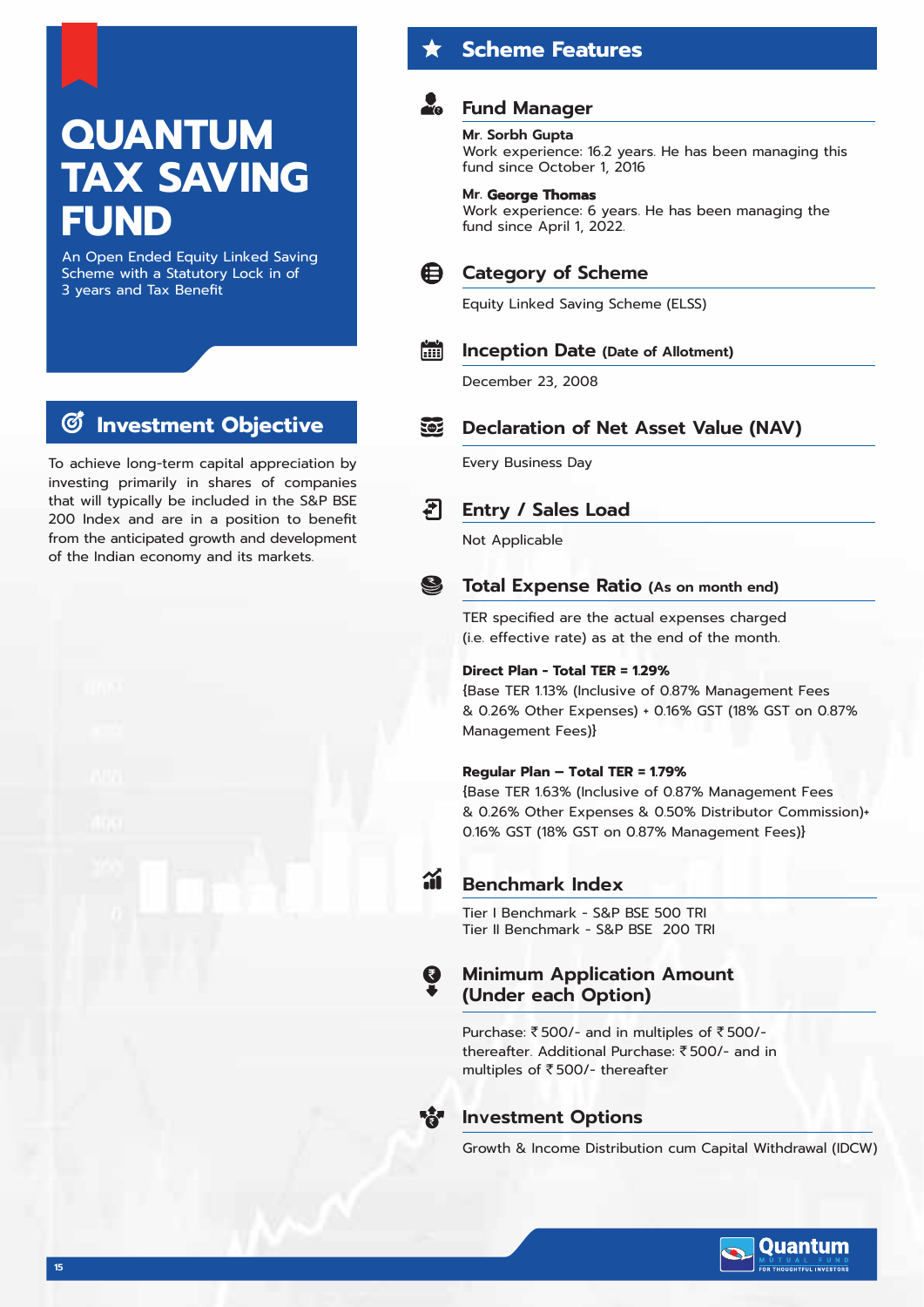# **QUANTUM TAX SAVING FUND**

An Open Ended Equity Linked Saving Scheme with a Statutory Lock in of 3 years and Tax Benefit

# Ы **Key Statistics ^^Standard Deviation 21.54%**

| ^^Beta                  | 0.95 |
|-------------------------|------|
| ^^Sharpe Ratio<br>minon | 0.36 |
|                         |      |
|                         |      |

| <b>Brokerages &amp;<br/>Commissions Details</b> |            |  |  |  |  |  |  |  |
|-------------------------------------------------|------------|--|--|--|--|--|--|--|
| Brokerages on Investments<br>for May 2022       | ₹87.135.92 |  |  |  |  |  |  |  |
| Distributor commissions<br>for May 2022         | ₹43,998.02 |  |  |  |  |  |  |  |
| Portfolio Turnover Ratio<br>(Last one year)     | 13.07%     |  |  |  |  |  |  |  |

# **Scheme Features**

# **Redemption Proceeds**

Processed through RTGS/NEFT mode on T+3 basis from the date of transaction where the investor's Bank details are available. Processed through cheque on T+3 basis from the date of transaction where the required Bank details of investor are not available.

### R **Exit Load**

Nil

同

# **Taxation#**

The amount of Long Term Capital Gain in excess of ₹1,00,000/- in a year will be taxable @ 10%. Tax on Short Term Capital Gains - 15%.

### $\theta$ **Lock-in Period**

3 years from the date of allotment of the respective Units.

| <b>NAV</b><br>(as on May 31, 2022) | <b>Direct Plan</b><br>(₹/Unit) | <b>Regular Plan</b><br>(₹/Ūnit) |
|------------------------------------|--------------------------------|---------------------------------|
| <b>IDCW Option</b>                 | 7447                           | 73.04                           |
| Growth Option                      | 74 47                          | 73.04                           |
|                                    |                                |                                 |

| AUM ₹(In Crores)<br>(as on May 31, 2022) |                     |  |  |  |  |
|------------------------------------------|---------------------|--|--|--|--|
| Average AUM*                             | <b>Absolute AUM</b> |  |  |  |  |
| 101.62<br>104 19                         |                     |  |  |  |  |

\*Cumulative Daily AuM / No of days in the month

#The mentioned Tax Rates shall be increased by applicable surcharge, If any, Health and Education Cess @ 4% where ever as applicable. Equity oriented schemes will also attract Securities Transaction Tax (STT) @ 0.001% at the time of redemption and switch to other schemes.

Stamp Duty applicable on Investors subscription unit transactions including Switch in as per the rate mentioned in the Amendments to Indian Stamp Act,1899

**TRANSACTION CHARGES:** No Transaction Charges shall be deducted from the investment amount for applications received in the Regular Plan.

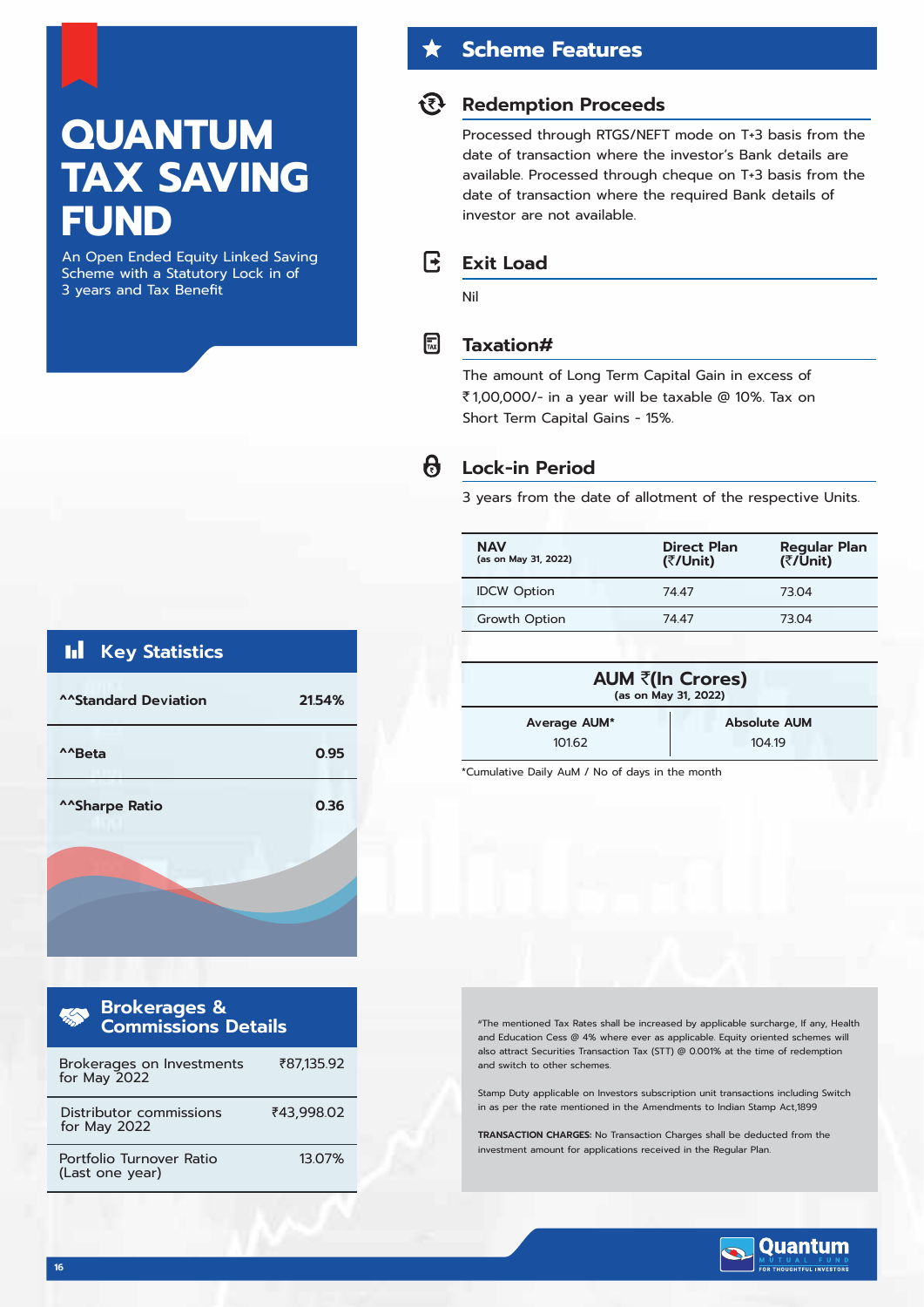The Scheme is managed by **Mr. Sorbh Gupta & Mr. George Thomas** **Mr. Sorbh Gupta** is the Fund Manager managing the scheme since **December 1, 2020.**

**Mr. George Thomas** is the Associate Fund Manger managing the scheme since **April 1, 2022.**

For other Schemes Managed by Mr. Sorbh Gupta and George Thomas please see page no. 20

## **Performance of the Scheme**

Direct Plan

 $C$ urrent Value  $\overline{7}$ 10,000 Invested at the

Quantum Tax Saving Fund - Direct Plan - Growth Option

|                                         |                          |                                         |                                           |                                                     |                          | Carlent value x 10,000 linested at the<br>beginning of a given period |                                                                |                                           |  |
|-----------------------------------------|--------------------------|-----------------------------------------|-------------------------------------------|-----------------------------------------------------|--------------------------|-----------------------------------------------------------------------|----------------------------------------------------------------|-------------------------------------------|--|
| Period                                  | Scheme<br>Returns<br>(%) | Tier $I -$<br>Benchmark#<br>Returns (%) | Tier $II -$<br>Benchmark##<br>Returns (%) | Additional<br><b>Benchmark</b><br>Returns $(%)$ ### | Scheme<br>Returns<br>(3) | Tier $I -$<br>Benchmark#<br>Returns (₹)                               | Tier II -<br>Benchmark <sup>##</sup><br>Returns $(\bar{\tau})$ | Additional<br>Benchmark<br>Returns (₹)### |  |
| Since Inception (23rd Dec 2008)         | 16.10%                   | 16.20%                                  | 16.15%                                    | 15.43%                                              | 74.470                   | 75,341                                                                | 74,828                                                         | 68,900                                    |  |
| May 31, 2012 to May 31, 2022 (10 years) | 13.71%                   | 15.15%                                  | 15.18%                                    | 14.65%                                              | 36,172                   | 41,026                                                                | 41,136                                                         | 39,268                                    |  |
| May 29, 2015 to May 31, 2022 (7 years)  | 9.99%                    | 12.15%                                  | 12.12%                                    | 11.81%                                              | 19,490                   | 22,349                                                                | 22,299                                                         | 21,875                                    |  |
| May 31, 2017 to May 31, 2022 (5 years)  | 8.40%                    | 12.68%                                  | 12.95%                                    | 13.69%                                              | 14,972                   | 18,169                                                                | 18,391                                                         | 18,997                                    |  |
| May 31, 2019 to May 31, 2022 (3 years)  | 10.01%                   | 14.65%                                  | 14.39%                                    | 13.22%                                              | 13,317                   | 15,077                                                                | 14,975                                                         | 14,518                                    |  |
| May 31, 2021 to May 31, 2022 (1 year)   | 4.48%                    | 8.30%                                   | 8.18%                                     | 8.39%                                               | 10,448                   | 10,830                                                                | 10,818                                                         | 10,839                                    |  |

#S&P BSE 500 TRI, ##S&P BSE 200 TRI, ###S&P BSE Sensex.

**Past performance may or may not be sustained in the future.**

Different Plans shall have a different expense structure.

Refer to the section "GIPS Compliance" on Page no. 19 for GIPS related disclosure.

Returns are net of total expenses and are calculated on the basis of Compounded Annualized Growth Rate (CAGR).

#with effect from February 01, 2020 benchmark has been changed from S&P Sensex TRI to S&P BSE 200 TRI.

## **Performance of the Scheme**

Quantum Tax Saving Fund - Regular Plan - Growth Option

## Regular Plan

 $Current$  Value  $\overline{2}10,000$  Invested at the

|                                        |                          |                                         |                                           |                                                             |                          |                                                                | Current value \ IOOOO INVESTED at the<br>beginning of a given period |                                                           |
|----------------------------------------|--------------------------|-----------------------------------------|-------------------------------------------|-------------------------------------------------------------|--------------------------|----------------------------------------------------------------|----------------------------------------------------------------------|-----------------------------------------------------------|
| Period                                 | Scheme<br>Returns<br>(%) | Tier $I -$<br>Benchmark#<br>Returns (%) | Tier $II -$<br>Benchmark##<br>Returns (%) | Additional<br><b>Benchmark</b><br>Returns $(\%)^{\# \# \#}$ | Scheme<br>Returns<br>(₹) | Tier $I -$<br>Benchmark <sup>#</sup><br>Returns $(\bar{\tau})$ | Tier $II -$<br>Benchmark##<br>Returns $(\bar{\zeta})$                | Additional<br><b>Benchmark</b><br>Returns $(3^{n+1})$ ### |
| Since Inception (01st Apr 2017)        | 8.46%                    | 13.22%                                  | 13.46%                                    | 14.33%                                                      | 15,217                   | 19,002                                                         | 19,210                                                               | 19,982                                                    |
| May 31, 2017 to May 31, 2022 (5 years) | 7.99%                    | 12.68%                                  | 12.95%                                    | 13.69%                                                      | 14.687                   | 18,169                                                         | 18.391                                                               | 18.997                                                    |
| May 31, 2019 to May 31, 2022 (3 years) | 9.48%                    | 14.65%                                  | 14.39%                                    | 13.22%                                                      | 13.125                   | 15.077                                                         | 14.975                                                               | 14,518                                                    |
| May 31, 2021 to May 31, 2022 (1 year)  | 3.99%                    | 8.30%                                   | 8.18%                                     | 8.39%                                                       | 10.399                   | 10,830                                                         | 10.818                                                               | 10,839                                                    |

#S&P BSE 500 TRI, ##S&P BSE 200 TRI, ###S&P BSE Sensex.

**Past performance may or may not be sustained in the future.**

Different Plans shall have a different expense structure.

Refer to the section "GIPS Compliance" on Page no. 19 for GIPS related disclosure.

Returns are net of total expenses and are calculated on the basis of Compounded Annualized Growth Rate (CAGR).

#with effect from February 01, 2020 benchmark has been changed from S&P Sensex TRI to S&P BSE 200 TRI.

Regular Plan was launched on 1st April 2017. 5 year Returns of Regular Plan have been calculated considering the NAV of 1st April, 2017.

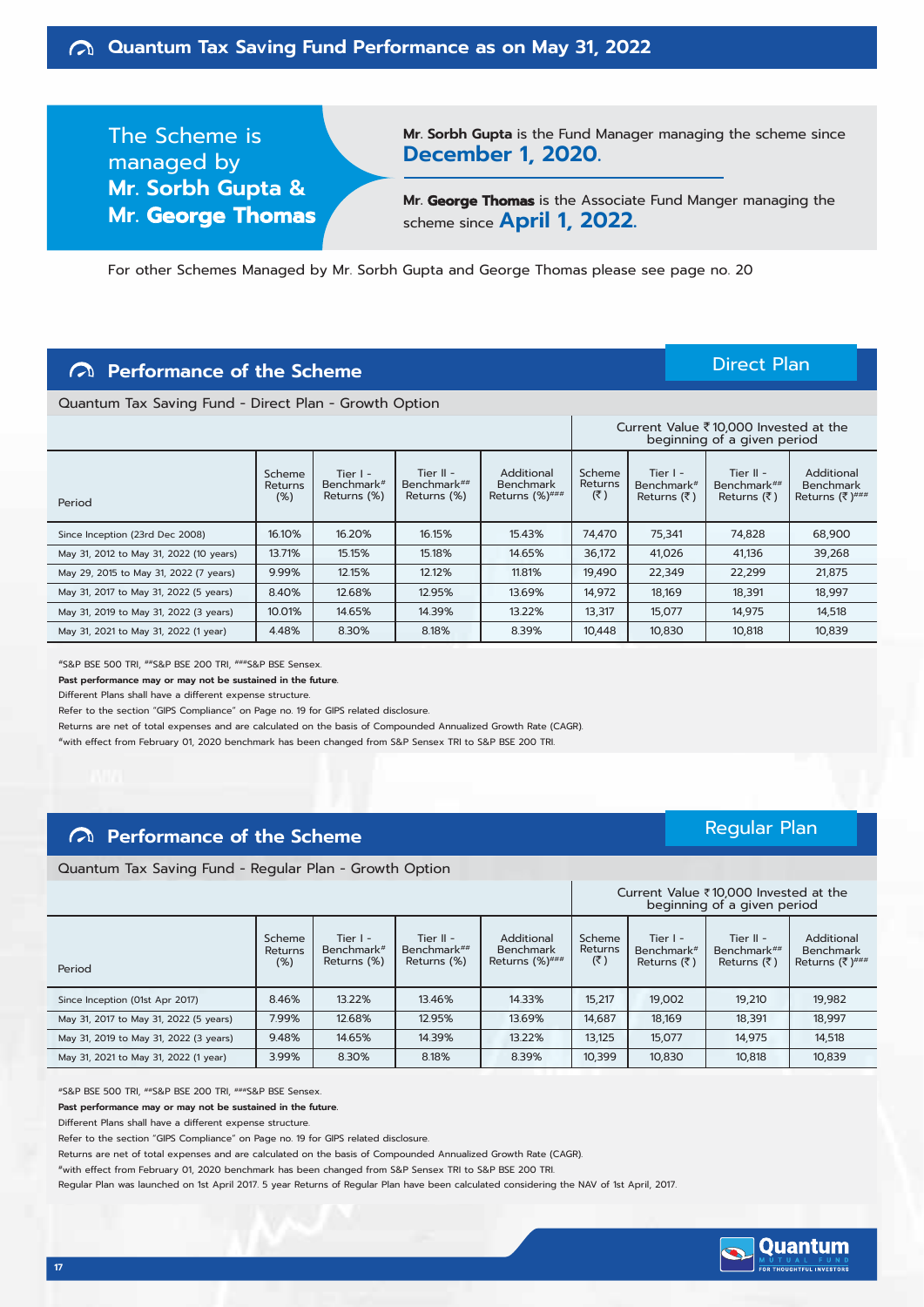# **SIP Performance as on May 31, 2022**

| $17.4$ on terrormance as on may st, avera |                                          |                                           |                                                          |                                                |                                                |                            |                                                     |                                           |                                                  |
|-------------------------------------------|------------------------------------------|-------------------------------------------|----------------------------------------------------------|------------------------------------------------|------------------------------------------------|----------------------------|-----------------------------------------------------|-------------------------------------------|--------------------------------------------------|
|                                           | <b>Total Amount</b><br>Invested<br>(300) | Mkt Value as<br>on May 31, 22<br>(₹ '000) | Tier $I -$<br>Benchmark <sup>#</sup><br>Returns (₹ '000) | Tier $II -$<br>Benchmark##<br>Returns (₹ '000) | Additional<br>Benchmark<br>Returns (₹ '000)### | Returns<br>$(XIRR*)$ $(%)$ | Tier $I -$<br>Benchmark <sup>#</sup><br>Returns (%) | Tier $II -$<br>Benchmark##<br>Returns (%) | Additional<br><b>Benchmark</b><br>Returns (%)### |
| SIP Since Inception                       | 1,610.00                                 | 3,939.24                                  | 4,286.11                                                 | 4,283.03                                       | 4,130.99                                       | 12.49%                     | 13.61%                                              | 13.60%                                    | 13.12%                                           |
| 10 Years SIP                              | 1,200.00                                 | 2,208.53                                  | 2,515.04                                                 | 2,509.94                                       | 2,442.80                                       | 11.76%                     | 14.19%                                              | 14.16%                                    | 13.65%                                           |
| 7 Years SIP                               | 840.00                                   | 1,241.69                                  | 1,400.42                                                 | 1,401.55                                       | 1,399.18                                       | 11.01%                     | 14.39%                                              | 14.42%                                    | 14.37%                                           |
| 5 Years SIP                               | 600.00                                   | 803.95                                    | 873.33                                                   | 872.51                                         | 866.22                                         | 11.71%                     | 15.08%                                              | 15.04%                                    | 14.74%                                           |
| 3 Years SIP                               | 360.00                                   | 462.45                                    | 479.46                                                   | 475.45                                         | 461.91                                         | 17.11%                     | 19.70%                                              | 19.10%                                    | 17.03%                                           |
| 1 Year SIP                                | 120.00                                   | 118.50                                    | 117.61                                                   | 118.15                                         | 118.55                                         | $-2.38%$                   | $-3.78%$                                            | $-2.92%$                                  | $-2.30%$                                         |

Past performance may or may not be sustained in the future. The above SIP performance is for Quantum Tax Saving Fund - Direct plan - Growth option. Scheme performance has been calculated using applicable NAV on the SIP day (5th of every month). Return on SIP and Benchmark are annualized and compounded investment return for cash flows resulting out of uniform and regular monthly subscriptions as on 5th day of every month (in case 5th is a non-Business Day, then the next Business Day) and have been worked out using the Excel spreadsheet function known as XIRR. XIRR calculates the internal rate of return for series of cash flow. Assuming ₹10,000 invested every month on 5th day of every month (in case 5th is a non-Business Day, then the next Business Day), the 1 year, 3 years, 5 years, 7 years, 10 years, and since inception returns from SIP are annualized and compounded investment return computed on the assumption that SIP installments were received across the time periods from the start date of SIP from the end of the relevant period viz. 1 year, 3 years, 5 years, 7 years, 10 years and since Inception. \*XIRR - XIRR calculates the internal rate of return to measure and compare the profitability of series of investments.

Returns are net of total expenses

#S&P BSE 500 TRI, ##S&P BSE 200 TRI, ###S&P BSE Sensex.

### **Industry Allocation (% of Net Assets) as on May 31, 2022** N



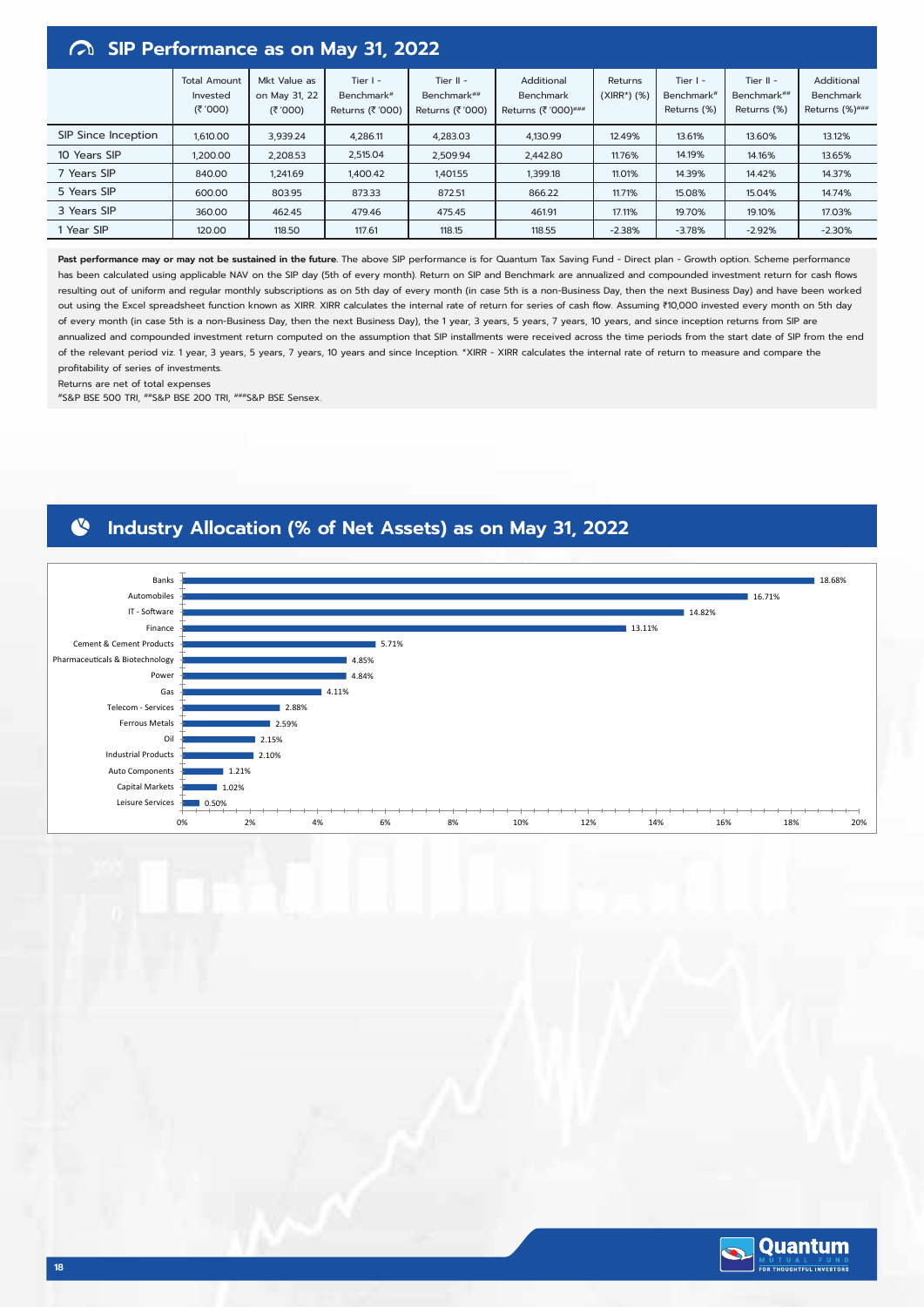| Portfolio as on May 31, 2022                                                          |                                     |          |                                        |                      |
|---------------------------------------------------------------------------------------|-------------------------------------|----------|----------------------------------------|----------------------|
| <b>Quantum Tax Saving Fund</b>                                                        |                                     |          |                                        |                      |
| Name of Instrument                                                                    | Industry                            | Quantity | Market /<br>Fair Value<br>(₹ in Lakhs) | $%$ to<br><b>NAV</b> |
| <b>EQUITY &amp; EQUITY RELATED</b><br>A) Listed / Awaiting listing on Stock Exchanges |                                     |          |                                        |                      |
| Housing Development Finance Corporation Limited<br>1.                                 | Finance                             | 34,271   | 790.55                                 | 7.59%                |
| <b>HDFC Bank Limited</b><br>2.                                                        | <b>Banks</b>                        | 48,634   | 675.50                                 | 6.48%                |
| Infosys Limited<br>З.                                                                 | IT - Software                       | 43,353   | 651.86                                 | 6.26%                |
| <b>ICICI Bank Limited</b><br>4.                                                       | <b>Banks</b>                        | 84,028   | 632.60                                 | 6.07%                |
| Mahindra & Mahindra Limited<br>5.                                                     | Automobiles                         | 48,558   | 502.26                                 | 4.82%                |
| State Bank of India<br>6.                                                             | <b>Banks</b>                        | 97,532   | 456.55                                 | 4.38%                |
| 7. Wipro Limited                                                                      | IT - Software                       | 93,275   | 445.90                                 | 4.28%                |
| 8. Bajaj Auto Limited                                                                 | Automobiles                         | 11,248   | 434.63                                 | 4.17%                |
| <b>Eicher Motors Limited</b><br>9.                                                    | Automobiles                         | 14,643   | 407.19                                 | 3.91%                |
| 10. Hero MotoCorp Limited                                                             | Automobiles                         | 14,311   | 396.97                                 | 3.81%                |
| 11. ACC Limited                                                                       | <b>Cement &amp; Cement Products</b> | 16,958   | 372.80                                 | 3.58%                |
| 12. NTPC Limited                                                                      | Power                               | 2,18,527 | 340.90                                 | 3.27%                |
| 13. Cipla Limited                                                                     | Pharmaceuticals & Biotechnology     | 31,094   | 308.75                                 | 2.96%                |
| 14. Tech Mahindra Limited                                                             | IT - Software                       | 25,583   | 301.94                                 | 2.90%                |
| 15. Bharti Airtel Limited                                                             | Telecom - Services                  | 42,835   | 299.93                                 | 2.88%                |
| 16. Shriram Transport Finance Company Limited                                         | Finance                             | 24,551   | 288.77                                 | 2.77%                |
| 17. LIC Housing Finance Limited                                                       | Finance                             | 75,847   | 286.70                                 | 2.75%                |
| 18. Tata Steel Limited                                                                | Ferrous Metals                      | 25,533   | 269.54                                 | 2.59%                |
| 19. Oil & Natural Gas Corporation Limited                                             | Oil                                 | 1,48,103 | 224.01                                 | 2.15%                |
| 20. Ambuja Cements Limited                                                            | <b>Cement &amp; Cement Products</b> | 60,184   | 222.32                                 | 2.13%                |
| 21. Cummins India Limited                                                             | <b>Industrial Products</b>          | 21,318   | 218.71                                 | 2.10%                |
| 22. GAIL (India) Limited                                                              | Gas                                 | 1,46,497 | 215.64                                 | 2.07%                |
| 23. Gujarat State Petronet Limited                                                    | Gas                                 | 83,492   | 212.49                                 | 2.04%                |
| 24. Lupin Limited                                                                     | Pharmaceuticals & Biotechnology     | 31,790   | 196.65                                 | 1.89%                |
| 25. IndusInd Bank Limited                                                             | <b>Banks</b>                        | 19,603   | 182.47                                 | 1.75%                |
| 26. Power Grid Corporation of India Limited                                           | Power                               | 70,093   | 163.25                                 | 1.57%                |
| 27. Tata Consultancy Services Limited                                                 | IT - Software                       | 4,276    | 143.86                                 | 1.38%                |
| 28. Exide Industries Limited                                                          | Auto Components                     | 85,824   | 125.69                                 | 1.21%                |
| 29. Aditya Birla Sun Life AMC Limited                                                 | Capital Markets                     | 25,298   | 106.63                                 | 1.02%                |
| 30. The Indian Hotels Company Limited                                                 | Leisure Services                    | 22,366   | 52.56                                  | 0.50%                |
| <b>B) Unlisted</b>                                                                    |                                     |          | <b>NIL</b>                             | <b>NIL</b>           |
|                                                                                       |                                     |          |                                        |                      |
| <b>Total of all Equity</b>                                                            |                                     |          | 9,927.62                               | 95.28%               |
|                                                                                       |                                     |          |                                        |                      |
| <b>MONEY MARKET INSTRUMENTS</b>                                                       |                                     |          |                                        |                      |
| a) TREPS*                                                                             |                                     |          | 458.29                                 | 4.40%                |
|                                                                                       |                                     |          |                                        |                      |
| Net Receivable/(payable)                                                              |                                     |          | 33.11                                  | 0.32%                |
| <b>Grand Total</b>                                                                    |                                     |          | 10,419.02                              | 100.00%              |
|                                                                                       |                                     |          |                                        |                      |

Cash & Cash Equivalents

### 陌 **GIPS Compliance**

A) Quantum Asset Management Company Pvt. Ltd. claims compliance with the Global Investment Performance Standards (GIPS®). GIPS® is a registered trademark of CFA Institute. CFA Institute does not endorse or promote this organization, nor does it warrant the accuracy or quality of the content contained herein.

B) Indian Rupee (INR) is the currency used to express performance and other statistics.

To meet the local regulatory requirement, with effect of December 1, 2021, the primary benchmark of the scheme has been<br>changed from S&P BSE 200 TRI to S&P BSE 500 TRI. Returns of the erstwhile primary benchmark i.e. S&P B C)